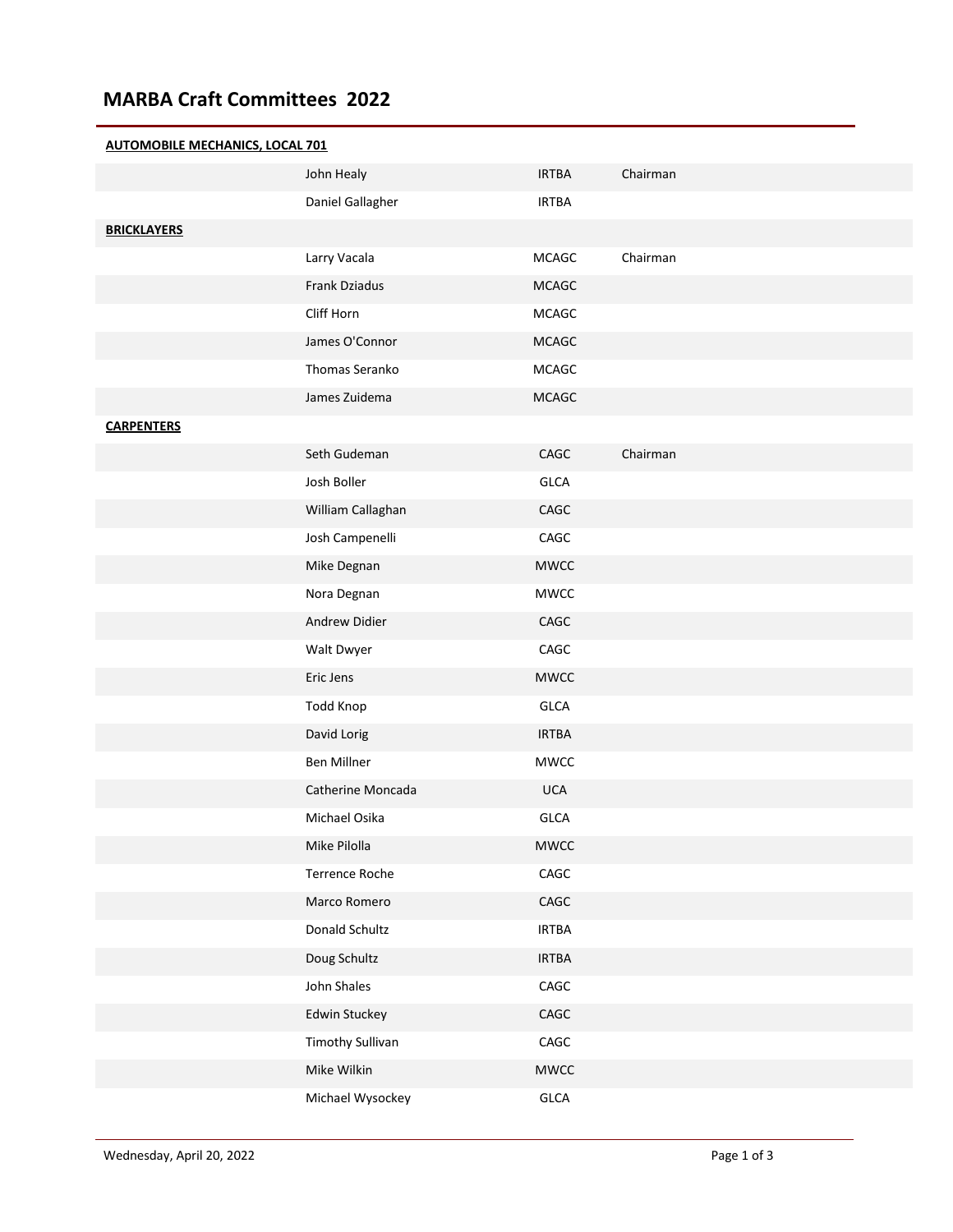## **MARBA Craft Committees 2022**

| <b>CEMENT MASONS LOCALS 11 &amp; 502</b> |                          |                 |             |  |
|------------------------------------------|--------------------------|-----------------|-------------|--|
|                                          | Josh Boller              | <b>GLCA</b>     | Chairman    |  |
|                                          | Charles Davis, Jr.       | <b>IRTBA</b>    |             |  |
|                                          | Rob W. Krug              | <b>IRTBA</b>    |             |  |
|                                          | Robert Kutrovatz         | <b>IRTBA</b>    |             |  |
|                                          | Catherine Moncada        | <b>UCA</b>      |             |  |
| <b>LABORERS</b>                          |                          |                 |             |  |
|                                          | David Lorig              | <b>IRTBA</b>    | Chairman    |  |
|                                          | Julie Berger-Chamberlain | GLCA/UCA        |             |  |
|                                          | John Bryan               | CAGC/IRTBA      |             |  |
|                                          | Andrew Didier            | CAGC            |             |  |
|                                          | <b>Bob Gear</b>          | CAGC            |             |  |
|                                          | <b>Brad Grove</b>        | <b>MCAGC</b>    |             |  |
|                                          | Seth Gudeman             | CAGC            |             |  |
|                                          | Michael Hampson          | CAGC            |             |  |
|                                          | Shane Higgins            | <b>UCA</b>      |             |  |
|                                          | Cliff Horn               | <b>MCAGC</b>    |             |  |
|                                          | Kathleen Kapovich        | <b>IRTBA</b>    |             |  |
|                                          | Joe Koppers              | $\mathsf{CAGC}$ |             |  |
|                                          | Robert G. Krug           | <b>IRTBA</b>    |             |  |
|                                          | Chris Margewich          | <b>IRTBA</b>    |             |  |
|                                          | Catherine Moncada        | <b>UCA</b>      |             |  |
|                                          | James O'Connor           | <b>MCAGC</b>    |             |  |
|                                          | Mike Pilolla             | MWCC            |             |  |
|                                          | David Rock               | IRTBA/UCA       |             |  |
|                                          | <b>Timothy Sullivan</b>  | $\mathsf{CAGC}$ |             |  |
|                                          | William Vignocchi        | GLCA            |             |  |
|                                          | Mike Wilkin              | <b>MWCC</b>     |             |  |
| <b>OPERATING ENGINEERS, LOCAL 150</b>    |                          |                 |             |  |
|                                          | David Rock               | IRTBA/UCA       | Co-Chairman |  |
|                                          | John K. Vignocchi        | GLCA            | Co-Chairman |  |
|                                          | Kyle Berger              | GLCA/UCA        |             |  |
|                                          | William Callaghan        | CAGC            |             |  |
|                                          | Dick Day                 | GLCA            |             |  |
|                                          | John Kapovich            | <b>IRTBA</b>    |             |  |